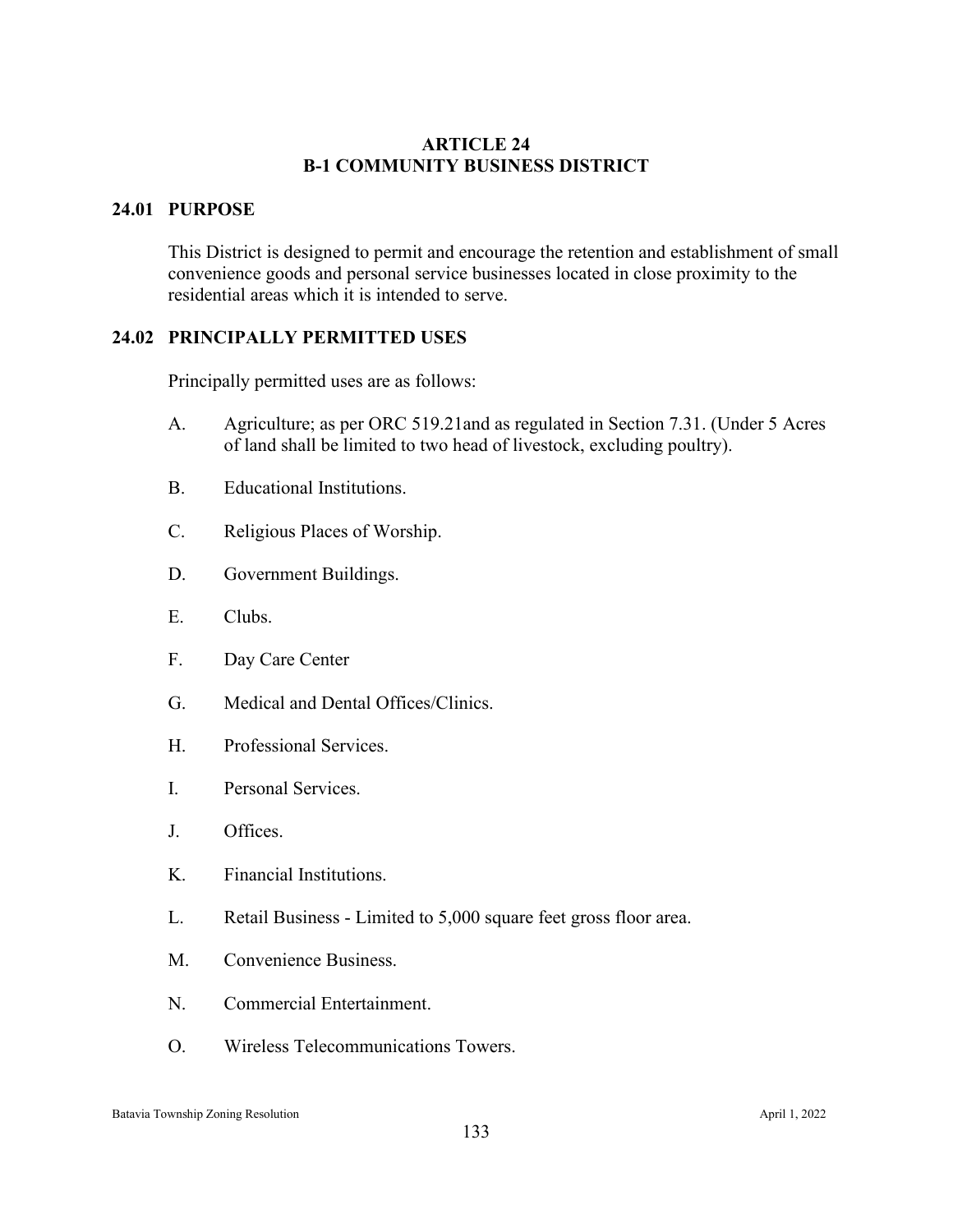## **24.03 PERMITTED ACCESSORY USES**

Permitted accessory uses are as follows, and in accordance with Article 7:

- A. Signs, as regulated in Article 40.
- B. Roadside Stands.
- C. Any use or structure customarily accessory and incidental to any of the permitted uses.

# **24.04 CONDITIONALLY PERMITTED USES**

Conditionally permitted uses are as follows:

- A. Non-Commercial Recreation.
- B. Hospitals.
- C. Rest Home/Convalescent Care/Assisted Living Facilities.
- D. Commercial Recreation.
- E. Restaurants with or without outdoor dining and/or entertainment; as regulated in Section 7.33.
- F. Fast Food Restaurants.
- G. Taverns.
- H. Automotive Filling Stations.
- I. Medical and Dental Laboratories.
- J. Veterinary Hospitals or Clinics; as regulated in Section 7.34.
- K. Small Wind Energy Conservation Systems on lots three (3) acres or less; as regulated in Section 7.29.
- L. Uses similar to those indicated in this District.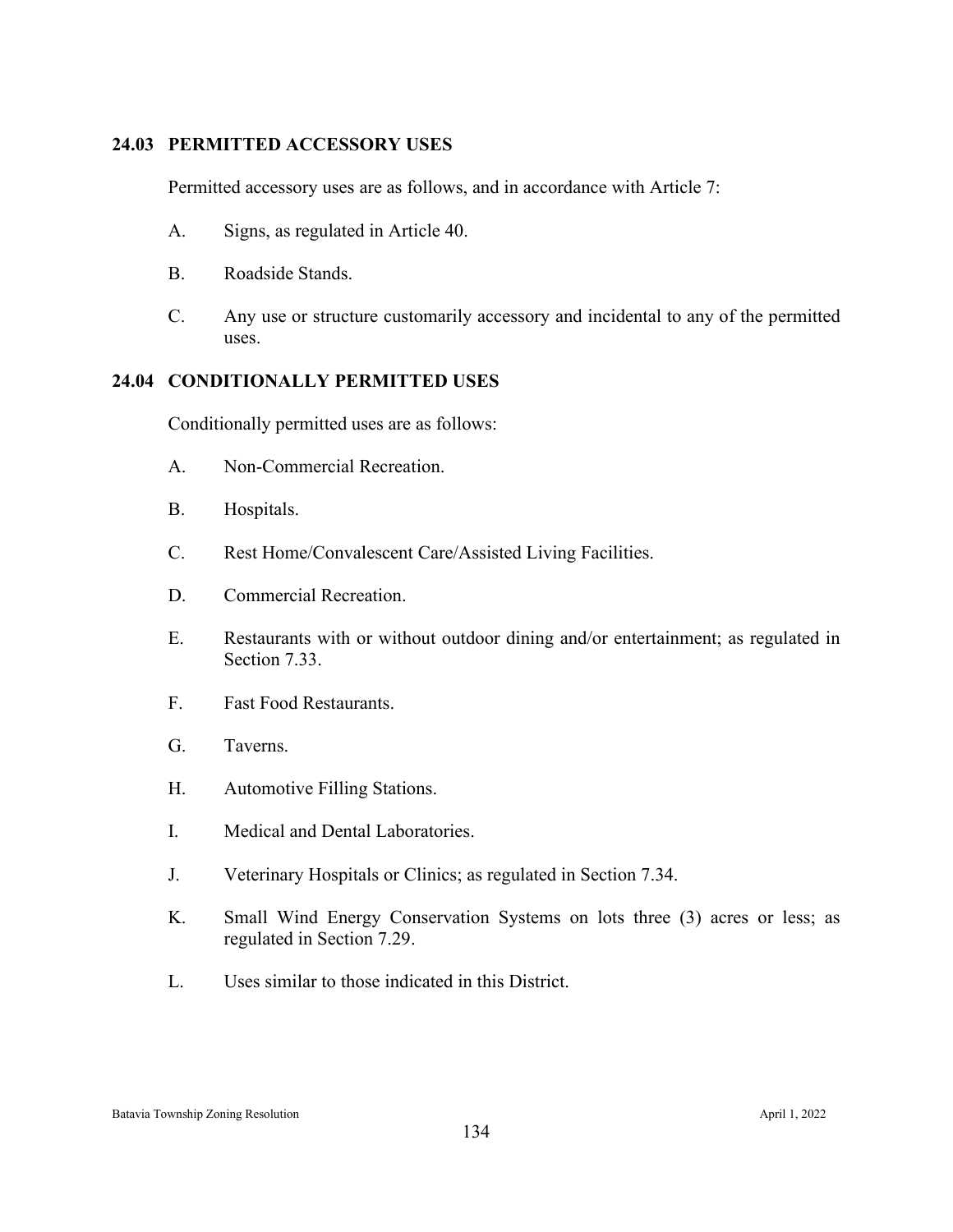## **24.05 MINIMUM LOT AREA AND WIDTH**

The minimum lot area for properties in the B-1 Community Business District shall be one (1) acre with no minimum width.

#### **24.06 MINIMUM FRONT YARD SETBACK**

The minimum front yard setback for properties in the B-1 Community Business District shall be 50 feet.

#### **24.07 MINIMUM SIDE YARD SETBACK**

The minimum side yard setback for properties in the B-1 Community Business District shall be 20 feet.

#### **24.08 MINIMUM REAR YARD SETBACK**

The minimum rear yard setback for properties in the B-1 Community Business District shall be 40 feet.

## **24.09 MAXIMUM HEIGHT REGULATIONS**

The maximum height regulations for properties in the B-1 Community Business District shall be as follows:

- A. No principal structure shall exceed 40 feet in height.
- B. No accessory structure shall exceed 20 feet in height.

## **24.10 OFF-STREET PARKING AND LOADING**

Off-street parking and loading shall be required as is specified in Article 8, Off-Street Parking and Loading.

#### **24.12 ADDITIONAL REQUIREMENTS**

- A. All new development and redevelopment shall be subject to the site plan review process as outlined in Article 38.
- B. All business activities within the B-1 Community Business District shall be conducted within a fully enclosed building, with the exception of permitted fuel dispensers, parking, loading and unloading, those uses devoted to outdoor display or storage, or uses conditionally approved by the Board of Zoning Appeals.

Batavia Township Zoning Resolution April 1, 2022 C. Outdoor storage and dumpsters shall conform to the regulations of Article 7.